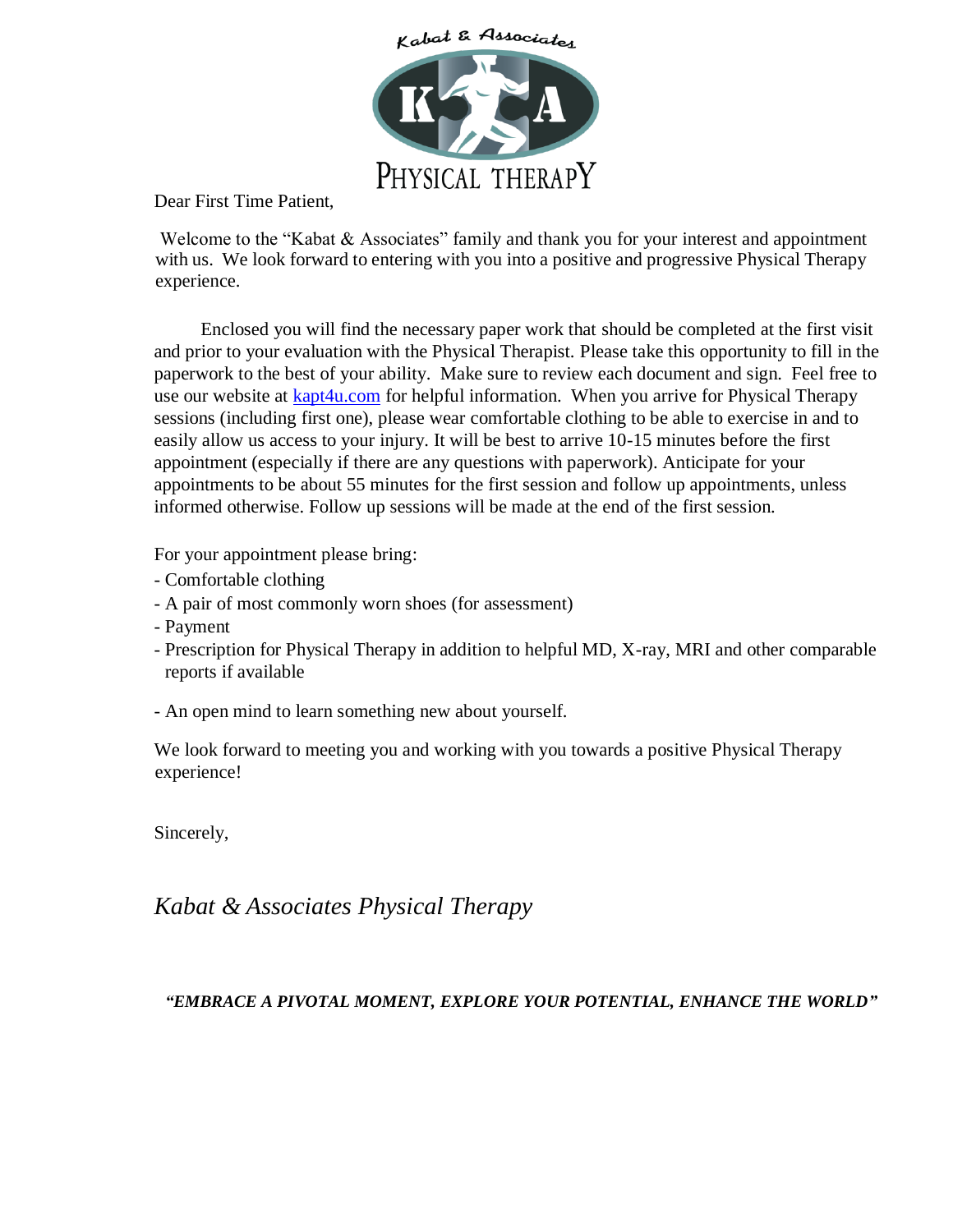

# Please take your time and READ CAREFULLY each section and Initial each box:

- 1) **Communication:** As a means to optimize patient / therapist experience, patient is encouraged to communicate in such a way that questions and concerns are answered about treatment, insurance, billing, symptom management, home exercises, and overall experience.
- 2) Last Minute Cancellation and Not Showing \$45.00 Fee: We have much we plan to accomplish with you on each visit. We reserve quality time appointment spots for each patient as a means of delivering personal and quality care. **Not showing for an appointment or cancelling with less than a 24 hour notice** eliminates the chance to receive appropriate care and also significantly limits the chance for another patient to have that appointment. A **\$45.00 fee** will be charged to the patient if this situation occurs. This is a non-medical agreement, and therefore subject to all patients, including "Workers Compensation". If more than 2 "No-Shows" or "last minute cancellations" occur, we reserve the option to cancel all future appointments and request a phone conversation between you and a Physical Therapist prior to continuing. Your consistent attendance and punctuality is essential to the progression and successful coordination of your care.
- 3) **Please be on Time**: We want you to get the full benefit of your treatment plan. All clinical treatments include a oneon-one approach as part of the session with one of the clinicians. Arriving late compromises your access to the comprehensive treatment planned for the scheduled visit. If you arrive more than 10 minutes late, the office and / or scheduled clinician reserves the option to cancel your daily visit and consider it a no-show.
- 4) **Payments / Co-payments / Co-insurances / No-Show fees**: All payments for Physical Therapy services are due **PRIOR** to the start of service. Services may be paid for by: Cash, Check, Credit Card (Visa, Mastercard, Discover).
- 5) **Proper Clothing**: Many of our therapeutic interventions include specific manual "hands on" treatment and exercise progression. We ask that you wear clothing appropriate to allow access to your injured areas, stretching, and exercises. Shoes must be removed during treatment on certain tables and equipment.
- 6) **No Cellular Phones and Electronic Devices**: Telephone conversations are considered disruptive when in the clinical setting and / or in the company of patients and staff. We require that urgent phone calls be taken outside only. HIPPA / privacy laws and regulations require that no picture or video be taken within the building unless given special permission by a Physical Therapist to enhance the immediate treatment.
- 7) **Family and Friends**: Family, friends, and guests must wait for patient in the waiting room or outside, unless, given permission on a "visit by visit" basis to observe and join in part or all of the treatment session. Children under the age of 18 must have a parent / chaperone remain on site.
- 8) **Home Exercise Program**: It is expected that patients comply with and attempt to perform the Home Exercise Program (HEP) and symptom management techniques given by the Therapists. The patient acknowledges that the HEP and education provides a valuable contribution to the treatment progression and patient is expected to discuss all questions and comply as directed.
- 9) **Insurance**: If you choose to use your insurance to pay for services, it is your responsibility to ultimately verify that your insurance will cover our services. As well, you are advised to understand your co-pays, co-insurance, and deductibles if applicable as you strategize the investment in this valuable process. If there is a change in your insurance / coverage, you agree to alert us in our office as soon as you are aware of this. As a curtesy, we may assist you in verifying benefits, but remind you that this is based on information given by your insurance company. Selfpay options are available for some of those who do not choose to use insurance.

Signature \_\_\_\_\_\_\_\_\_\_\_\_\_\_\_\_\_\_\_\_\_\_\_\_\_\_\_\_\_\_\_\_\_\_

Kabat & Associates Physical Therapy, Inc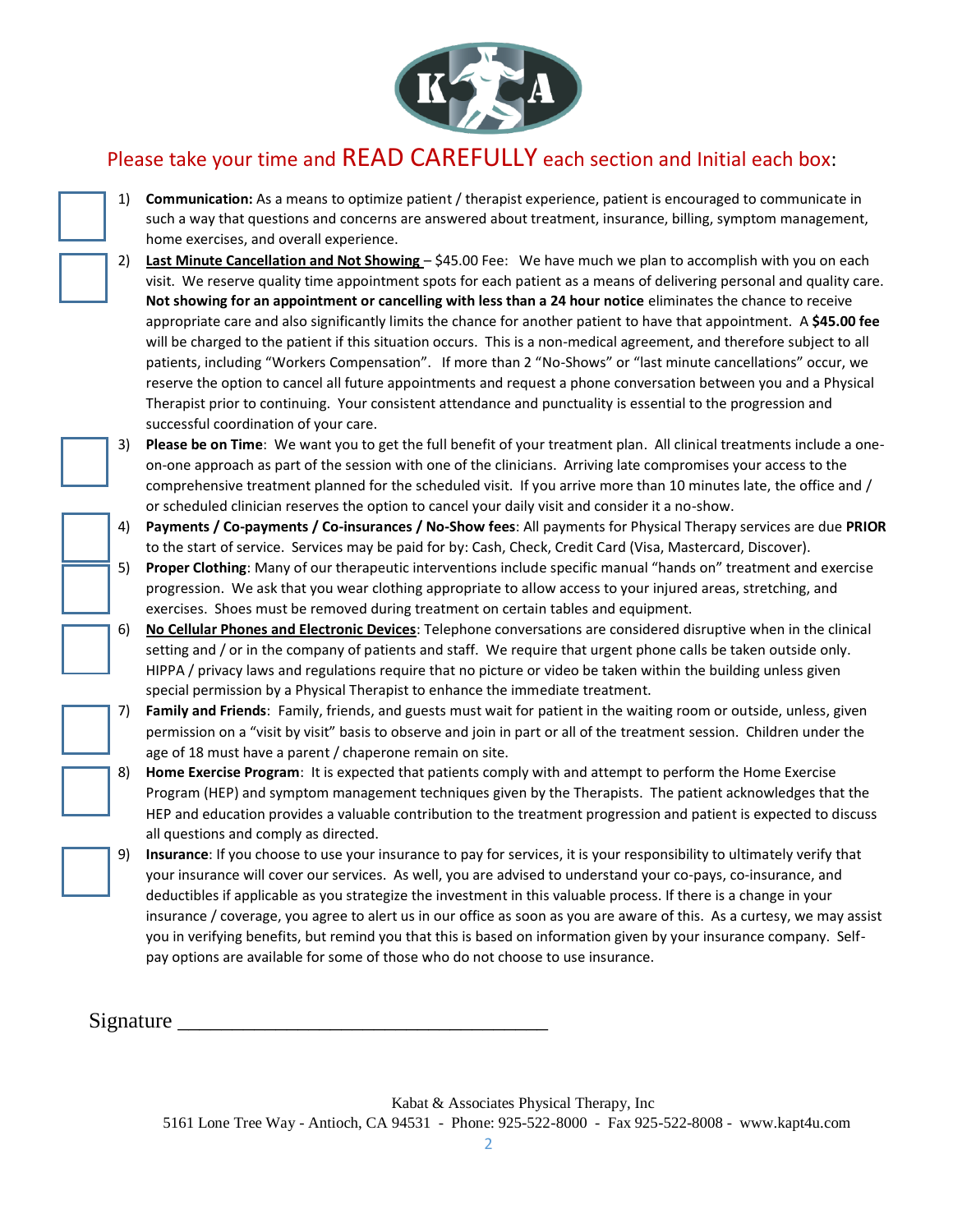

| <b>General Information:</b> |  |  |
|-----------------------------|--|--|
|-----------------------------|--|--|

| Address: <u>Zip:</u> City: City: State: Zip:                                                                                                                                                                                                                                                                                                                                  |  |  |
|-------------------------------------------------------------------------------------------------------------------------------------------------------------------------------------------------------------------------------------------------------------------------------------------------------------------------------------------------------------------------------|--|--|
| Phone: e-mail: e-mail:                                                                                                                                                                                                                                                                                                                                                        |  |  |
| Spouse / Guardian name: _________________May we give them your medical information? Yes / No                                                                                                                                                                                                                                                                                  |  |  |
| Emergency Contact: _____________________Contact Phone: __________________________                                                                                                                                                                                                                                                                                             |  |  |
| What are we seeing you for? Diagnosis:                                                                                                                                                                                                                                                                                                                                        |  |  |
| Who is referring you to our clinic? (MD, self): _________________________________                                                                                                                                                                                                                                                                                             |  |  |
|                                                                                                                                                                                                                                                                                                                                                                               |  |  |
| Consent to treat a minor:<br>authorize, and request Kabat & Associates Physical Therapy, Inc. to administer such treatment as deemed advisable,<br>necessary, or requested for the above named minor. I/we agree to hold Kabat & Associates Physical Therapy Inc. free and<br>harmless from any claims, suits, damages or complications which may result from such treatment. |  |  |
| Other than myself, I approve the release of patient records to the following Doctors offices / parents / guardians / people:                                                                                                                                                                                                                                                  |  |  |

| List: Name: | Relationship to patient: |
|-------------|--------------------------|
| Name:       | Relationship to patient: |
|             |                          |
|             |                          |

Signature of Parent / Legal guardian Date Date of Parent / Legal guardian Date

## *Notice of Privacy Practices - Consent Form: All must sign*

By my Signature below, I acknowledge that I have been given the opportunity to review the *Notice of Privacy Practices* for Kabat & Associates Physical Therapy.

(The notice is available for viewing on the waiting room wall, on our website at  $k2pt.com$ , and / or for you to take / view in paper form at our front desk).

X

**Signature of Patient**

Kabat & Associates Physical Therapy, Inc

5161 Lone Tree Way - Antioch, CA 94531 - Phone: 925-522-8000 - Fax 925-522-8008 - www.kapt4u.com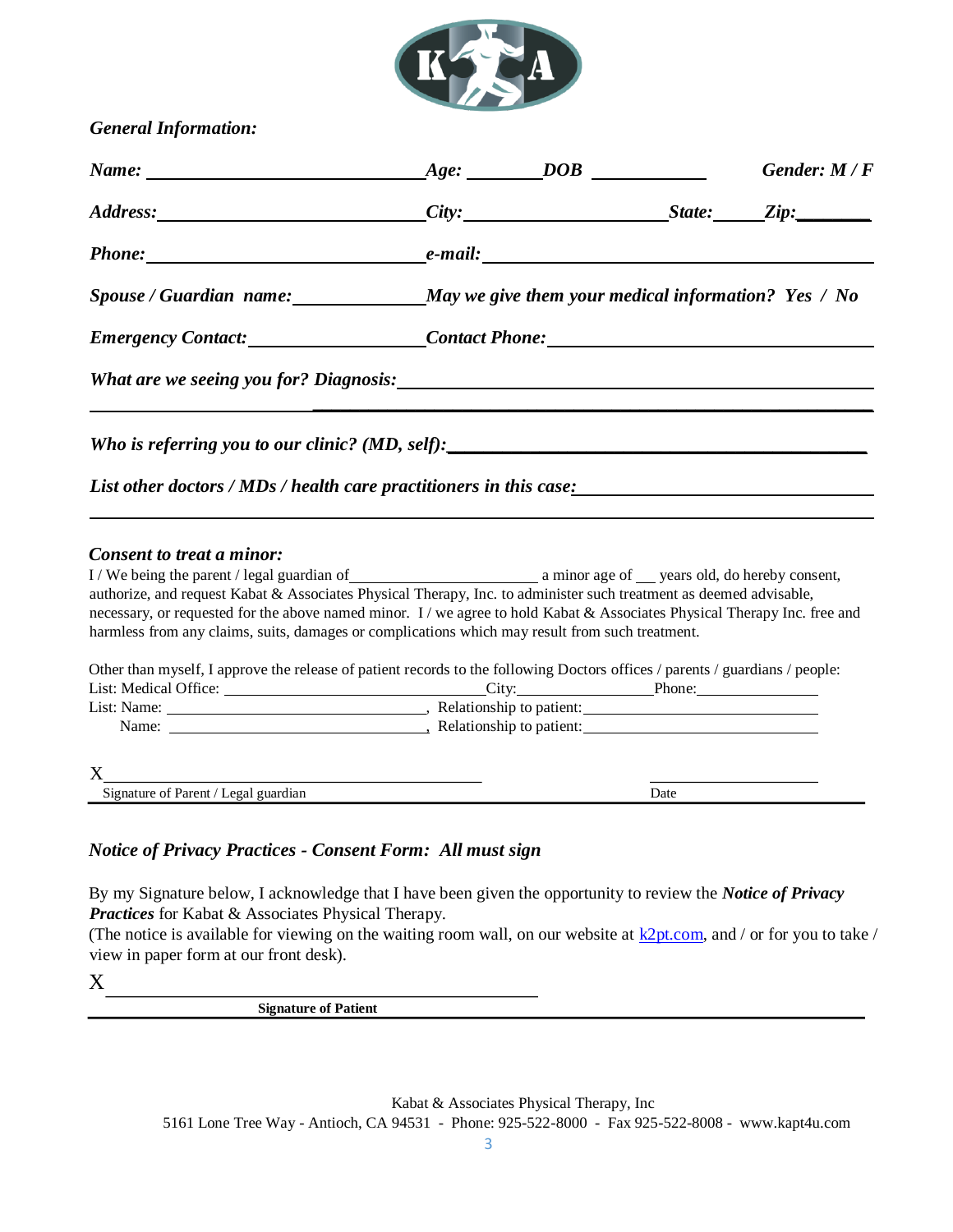

# **Health Questionnaire**

| <b>Please Fill Out Completely</b>                                                                                                                                                                                                                                                                                                                                                                    |  |
|------------------------------------------------------------------------------------------------------------------------------------------------------------------------------------------------------------------------------------------------------------------------------------------------------------------------------------------------------------------------------------------------------|--|
|                                                                                                                                                                                                                                                                                                                                                                                                      |  |
| When did your injury / condition occur? ____________, Did it begin $\bigcirc$ immediately or $\bigcirc$ gradually.                                                                                                                                                                                                                                                                                   |  |
|                                                                                                                                                                                                                                                                                                                                                                                                      |  |
| What body parts were initially painful or affected? Notice that the control of the control of the control of the control of the control of the control of the control of the control of the control of the control of the cont                                                                                                                                                                       |  |
|                                                                                                                                                                                                                                                                                                                                                                                                      |  |
|                                                                                                                                                                                                                                                                                                                                                                                                      |  |
|                                                                                                                                                                                                                                                                                                                                                                                                      |  |
|                                                                                                                                                                                                                                                                                                                                                                                                      |  |
| Since this condition / injury began, are your symptoms: $\bigcap$ Increasing $\bigcap$ Decreasing $\bigcap$ No change.<br>How often do you feel your symptoms?<br>$\bigcirc$ Occasional (10-25%) $\bigcirc$ Intermittent (26-50%) $\bigcirc$ Frequent (51-80%) $\bigcirc$ Constant (90-100%)<br>If you have pain, please mark your pain on the scale below. "0" is no pain, "10" is worst pain ever. |  |
|                                                                                                                                                                                                                                                                                                                                                                                                      |  |
|                                                                                                                                                                                                                                                                                                                                                                                                      |  |
|                                                                                                                                                                                                                                                                                                                                                                                                      |  |
| Choose what most accurately describes your symptoms.<br>$\bigcirc$ Symptoms are noticeable but able to perform all activities.<br>◯ Symptoms are tolerated but may cause difficulty performing some activities.                                                                                                                                                                                      |  |
| ◯ Symptoms interfere with performance of all activities.<br>$\bigcirc$ Symptoms are so severe that you are unable to perform any activity.                                                                                                                                                                                                                                                           |  |

# **What is limited or makes your condition feel worse**? ◯ Sitting  $\bigcirc$  Standing  $\bigcirc$  Walking  $\bigcirc$  Running  $\bigcirc$  Stairs  $\bigcirc$  Kneeling  $\bigcirc$  Bending at back  $\bigcirc$  Twisting at back  $\bigcirc$  Lifting  $\bigcirc$  Squatting  $\bigcirc$ Repeated motion  $\bigcirc$  Bending at neck  $\bigcirc$  Rotating neck  $\bigcirc$  Desk work  $\bigcirc$  Driving  $\bigcirc$ Mental stress  $\bigcirc$  Temperature  $\bigcirc$  Coughing  $\bigcirc$  Sneezing  $\bigcirc$  Other

Other: and the contract of the contract of the contract of the contract of the contract of the contract of the contract of the contract of the contract of the contract of the contract of the contract of the contract of the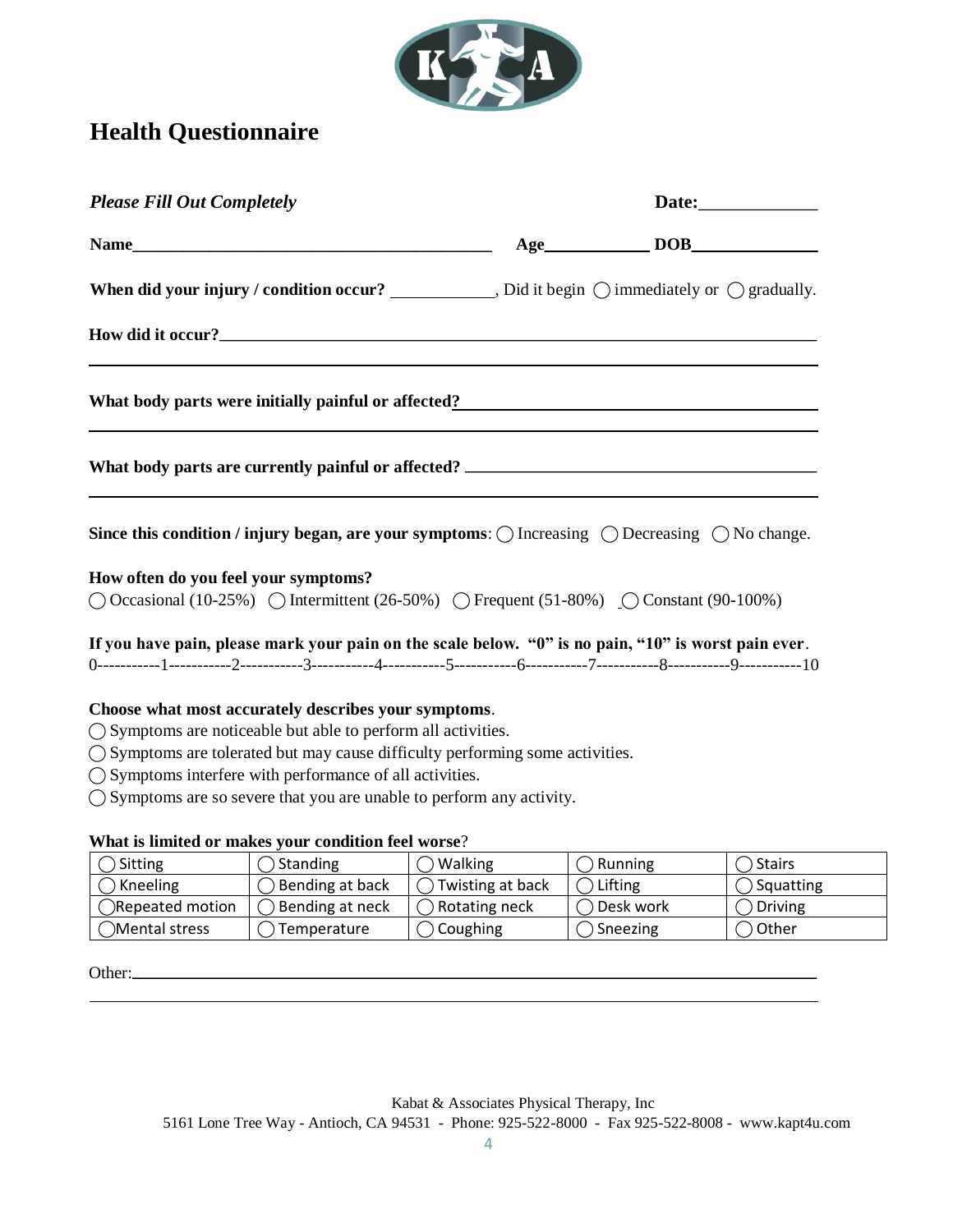

#### **What activities with your** *personal / work* **lifestyle are difficult as a result of your symptoms / pain**:

#### **What makes your condition feel better**?

| ) Rest     | Position changes    | <b>Standing</b> | Hot compress  | ) Medication |
|------------|---------------------|-----------------|---------------|--------------|
| Lying Down | ) Movement          | Exercise        | Cold Compress | Stretching   |
| Massage    | <b>Manipulation</b> | Knowledge       | Sleep         | ≀ Other      |
| Other:     |                     |                 |               |              |

### **Sleep**: ◯ Good ◯ Fair ◯ Poor / **Sleep Position**: ◯ Back ◯ Sides R / L ◯ Stomach ◯ Reclined **Average hours of quality sleep \_\_\_\_\_\_\_\_\_. Activities performed 3 hours before sleep:\_\_\_\_\_\_\_\_\_\_\_\_\_\_\_\_\_\_\_\_\_\_\_\_\_\_\_\_\_\_\_\_\_\_\_\_\_\_\_\_\_\_\_\_\_**

#### **What treatment have you already received for this condition?**

| Massage         | J Surgery        | $\bigcirc$ Counseling / Psyc | ) X-Ray     | CT Scan          |
|-----------------|------------------|------------------------------|-------------|------------------|
| Chiropractic    | Acupuncture      | Pain management              | ) MRI       | <b>Bone Scan</b> |
| ) Injections    | <b>Body Work</b> | <b>Personal Training</b>     | Sleep Study | Doctor           |
| Other list:     |                  |                              |             |                  |
| Medications for |                  |                              |             |                  |
| this condition: |                  |                              |             |                  |

**General Health** (Please check / explain the categories that relate to your health below):

| Good                   | ∩Asthma          | <b>Diabetes</b>     | TMJ                      | Cancer                    |
|------------------------|------------------|---------------------|--------------------------|---------------------------|
| ◯ Autoimmune           | Gout             | <b>Dizziness</b>    | Vertigo                  | Stroke                    |
| Osteoarthritis         | Pregnant         | Post-Partum         | Headaches                | Short Breath SOB          |
| ◯ Rheumatoid Arth      | ∩ Hernia         | Implants            | Depression               | Vision                    |
| Osteoporosis           | <b>Digestive</b> | Pacemaker           | <b>Bowell difficulty</b> | <b>Bladder Difficulty</b> |
| ) Neurological         | Painful cycle    | <b>Brain Trauma</b> | <b>Concussions</b>       | Hearing                   |
| $\bigcirc$ Sleep Apnea | Sleep Disturbed  | Hormone             | Dental                   | Other                     |

the control of the control of the control of the control of the control of the control of the control of the control of the control of the control of the control of the control of the control of the control of the control

Descriptions of above conditions and others:

Heart / Respiratory (Describe):

Previous Injuries:

All Previous Surgeries:

What assistive / adaptive equipment do you use:

Other Thoughts: and the contract of the contract of the contract of the contract of the contract of the contract of the contract of the contract of the contract of the contract of the contract of the contract of the contra

Kabat & Associates Physical Therapy, Inc

<u> 1989 - Johann Stoff, fransk politik (f. 1989)</u>

<u> 1989 - Johann Stoff, amerikansk politiker (d. 1989)</u>

l.

5161 Lone Tree Way - Antioch, CA 94531 - Phone: 925-522-8000 - Fax 925-522-8008 - www.kapt4u.com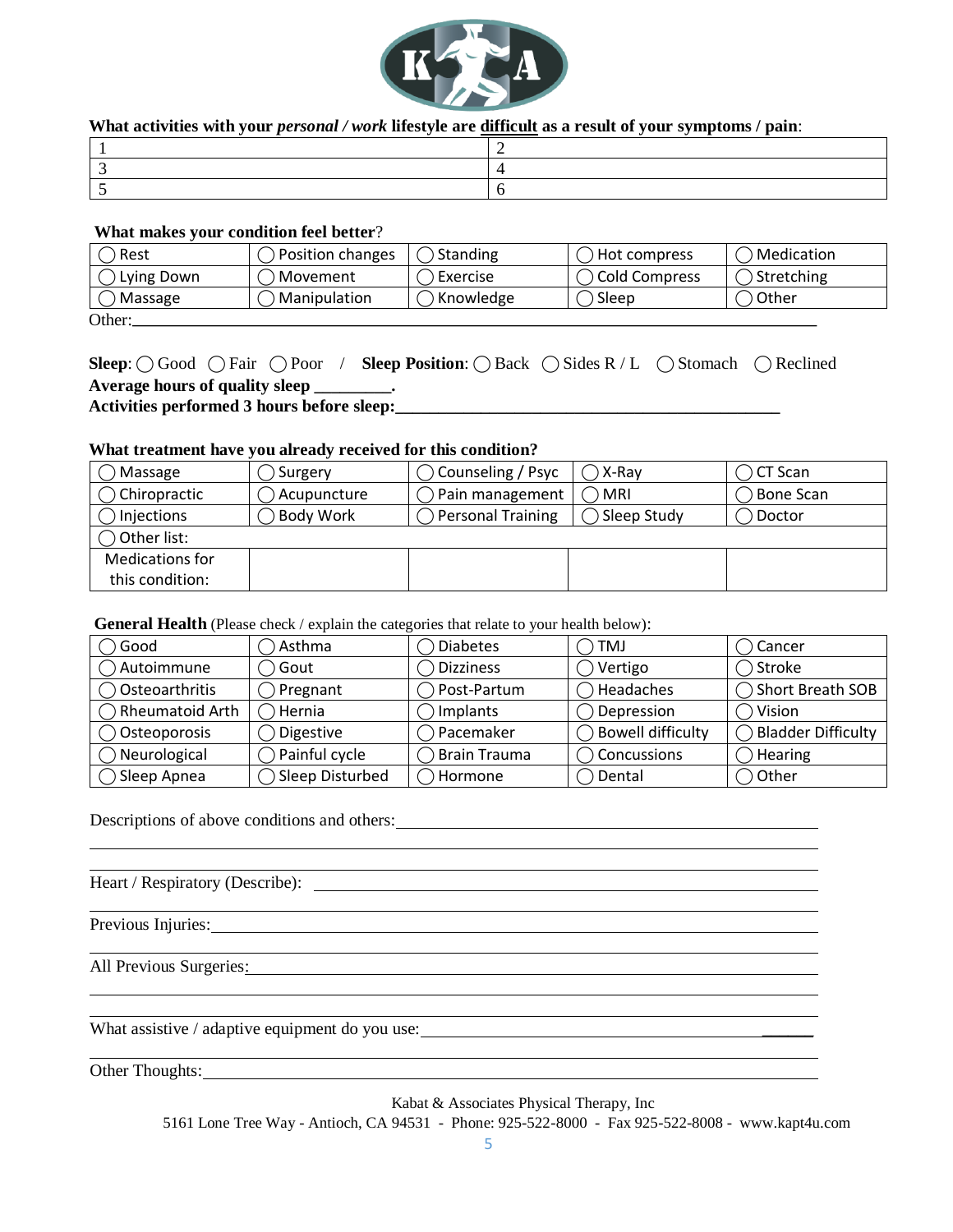

Pain/Symptoms On the Body Diagram to the right, indicate your region of pain using the symbols below:

- $(X)$  Sharp
- $(+)$  Numb/Tingling
- $(\#)$  Dull/Aching
- (B) Burning



**\_\_\_\_\_\_\_\_\_\_\_\_\_\_\_\_\_\_\_\_\_\_\_\_\_\_\_\_\_\_\_\_\_\_\_\_\_\_\_\_\_\_\_\_\_\_\_\_\_\_\_\_\_\_\_\_\_\_\_\_\_\_\_\_\_\_\_\_\_\_\_\_\_\_\_\_\_\_\_\_\_\_\_\_\_**

#### **Medications for other conditions**

| 느니다 |  |  |
|-----|--|--|
|     |  |  |

**Approximately how many glasses of water do you drink per day**:\_\_\_\_ **Caffeine** Y / N **Smoke** Y / N

**\_\_\_\_\_\_\_\_\_\_\_\_\_\_\_\_\_\_\_\_\_\_\_\_\_\_\_\_\_\_\_\_\_\_\_\_\_\_\_\_\_\_\_\_\_\_\_\_\_\_\_\_\_\_\_\_\_\_\_\_\_\_\_\_\_\_\_\_\_\_\_\_\_\_\_\_\_\_\_\_\_\_\_\_\_**

\_\_\_\_\_\_\_\_\_\_\_\_\_\_\_\_\_\_\_\_\_\_\_\_\_\_\_\_\_\_\_\_\_\_\_\_\_\_\_\_\_\_\_\_\_\_\_\_\_\_\_\_\_\_\_\_\_\_\_\_\_\_\_\_\_\_\_\_\_\_\_\_\_\_\_\_\_\_\_\_\_\_\_\_\_

**Do you have a regular exercise routine? Y / N Describe**: \_\_\_\_\_\_\_\_\_\_\_\_\_\_\_\_\_\_\_\_\_\_\_\_\_\_\_\_\_\_\_\_\_\_\_\_

**Recreational Activities:** \_\_\_\_\_\_\_\_\_\_\_\_\_\_\_\_\_\_\_\_\_\_\_\_\_\_\_\_\_\_\_\_\_\_\_\_\_\_\_\_\_\_\_\_\_\_\_\_\_\_\_\_\_\_\_\_\_\_\_\_\_\_\_\_

|                                         | Are you working? $\bigcirc$ Yes / $\bigcirc$ No > Reason: $\bigcirc$ Retired $\bigcirc$ Injury $\bigcirc$ Disability $\bigcirc$ Leave of Absence |  |  |
|-----------------------------------------|--------------------------------------------------------------------------------------------------------------------------------------------------|--|--|
| Physical demands specific to your work: |                                                                                                                                                  |  |  |

### **Goals with this Physical Therapy experience:**

| Increase strength      | Knowledge                                         | Posture       | $\bigcirc$ Symptom control | Exercise    |
|------------------------|---------------------------------------------------|---------------|----------------------------|-------------|
| Decrease pain          | <b>Body Awareness</b>                             | Sleep Quality | Balance                    | Less stress |
| $\bigcirc$ Other List: |                                                   |               |                            |             |
|                        | What activities would you like to perform better: |               |                            |             |
|                        |                                                   |               |                            |             |
|                        |                                                   |               |                            |             |
|                        |                                                   |               |                            |             |

Signature: Print Name:

Kabat & Associates Physical Therapy, Inc

5161 Lone Tree Way - Antioch, CA 94531 - Phone: 925-522-8000 - Fax 925-522-8008 - www.kapt4u.com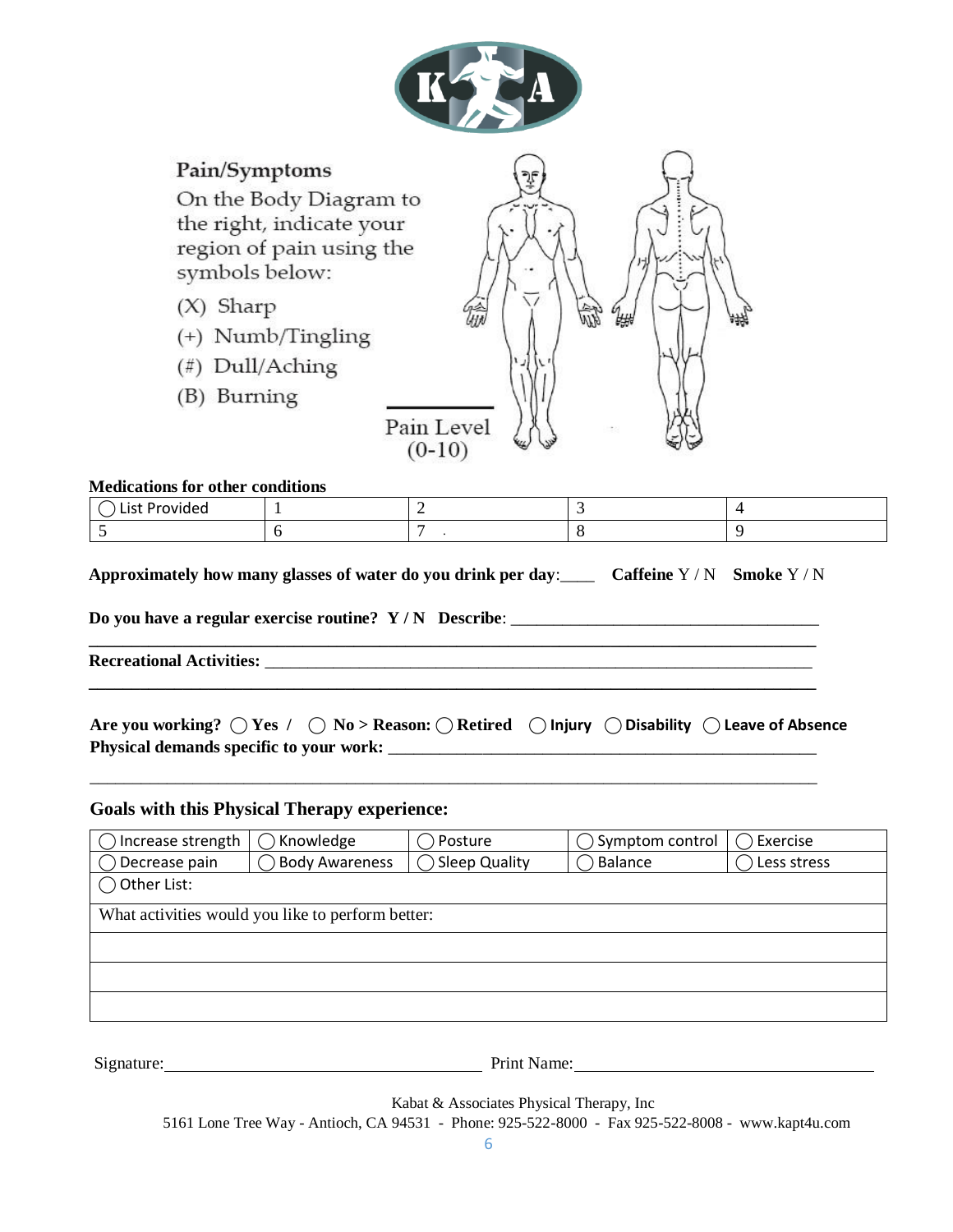

Please use this page to get the most out of your session.

Questions to ask my Physical Therapist and the Kabat PT team:

| 1)                                     |
|----------------------------------------|
| 2)                                     |
| 3)                                     |
| 4)                                     |
| 5)                                     |
| Things I learned during my session:    |
| 1)                                     |
| 2)                                     |
| 3)                                     |
| 4)                                     |
| 5)                                     |
| Exercises I learned during my session: |
| 1)                                     |
| 2)                                     |
| 3)                                     |
| 4)                                     |
| 5)                                     |
| Additional notes:                      |